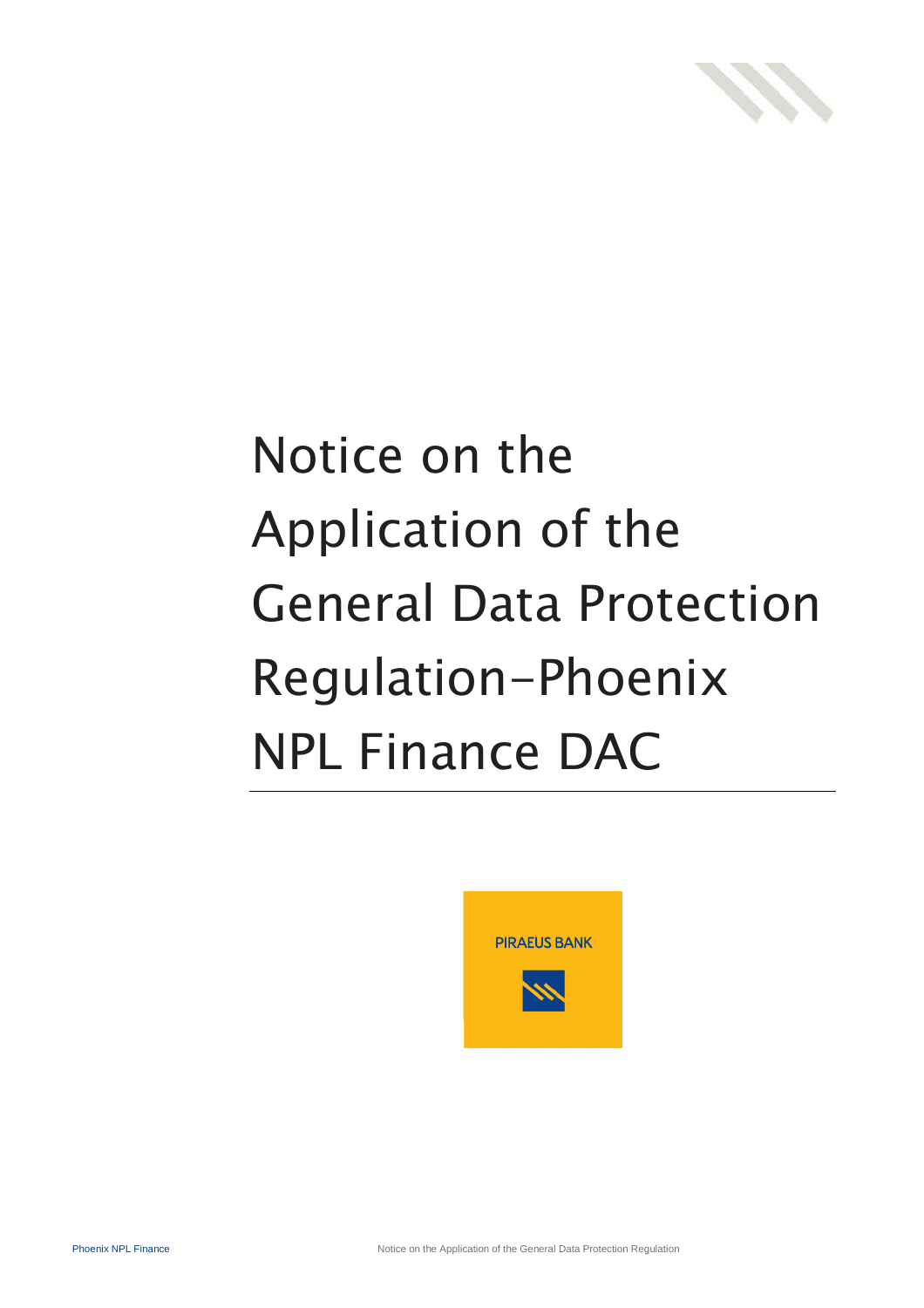

The special purpose vehicle under the company name Phoenix NPL Finance DAC, a designated activity company incorporated under the laws of Ireland, with registration number 670746, and having its registered office at Fourth Floor, 3 George's Dock, IFSC, Dublin 1, Ireland, hereinafter referred to as the "Company", in its capacity as the Controller of Personal Data, in the context of the General Data Protection Regulation (EU) 2016/679 which entered into force on 25/05/2018, hereinafter referred to as the "GDPR" as currently applicable, and in the context of Law no. 4624/2019 regarding Personal Data, under the heading "Personal Dara Protection Authority, implementation measures of the Regulation (EU) 2016/679 of the European Parliament and of the Council of 27 April 2016 on the protection of natural persons with regard to the processing of their personal data, and the incorporation into the national legislation of the Directive (EU) 2016/680", hereinafter referred to as the "Law" and the current legislative and regulatory framework, hereby provides you with the following information regarding the processing of your personal data and your rights as a data subject.

The present notice is addressed to individuals who by virtue of a loan or credit agreement with Piraeus Bank (hereinafter referred to as "the Bank") were liable to the Bank in their capacity as debtor and/or co-debtor and/or coobligor and/or guarantor and/or collateral provider, including heirs thereof, (hereinafter referred to as the Debtors) in relation to loan/ credit receivables arising from non-performing loans, which have been assigned to the Company by virtue of a credit and loans receivables assignment agreement, hereinafter referred to as the «Portfolio», pursuant to Law no. 3156/2003. Through this assignment, the Company became the owner of all receivables and rights deriving from the loan agreements included in the Portfolio, as well as the Controller of the Personal Data arising therefrom. The management of the loan agreements is undertaken, on behalf of the Company, by the receivables servicing company under the name "Intrum Hellas Loans and Credit Receivables Servicing Société Anonyme" with distinctive title "Intrum Hellas A.E.D.A.D.P." (hereinafter "Intrum Hellas"), licensed and supervised by the Bank of Greece in accordance with the provisions of the Law no. 4354/2015 (Decision No. 326/2/17-9-2019 of the Credit and Insurance Committee, published in Government Gazette No. 3533 / 20-9-2019). The present notice is also addressed to any third parties (natural persons) related to the Debtors, including, without limitation, family members, representatives, attorneys at law, process agents (in Greek: antikliti), other authorised persons, employees, associates, legal representatives, shareholders and beneficial owners of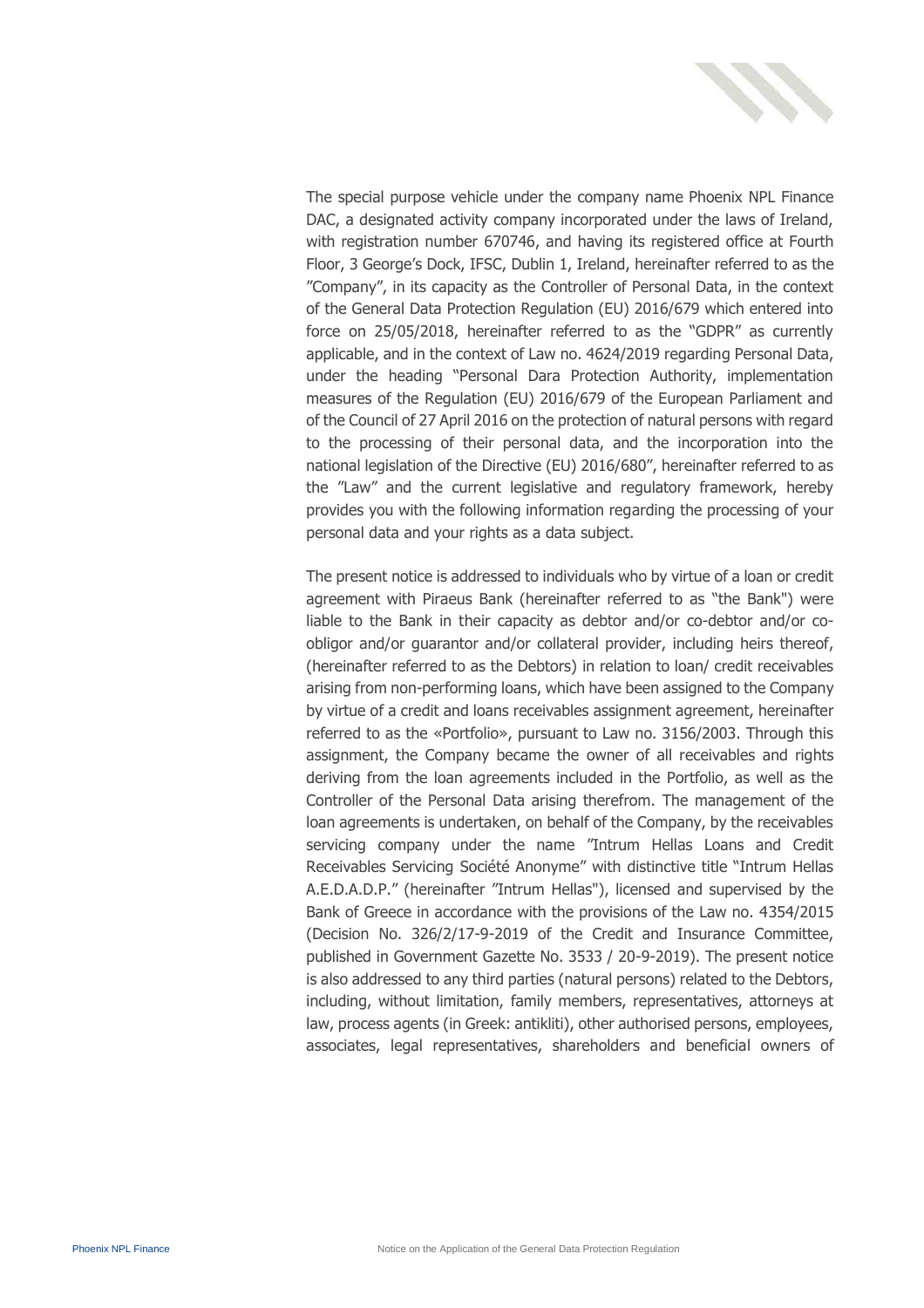

debtors who are legal persons or entities etc.) affiliated with the above and/or relating to the loan/ credit receivables thereof. It is noted that if a debtor and/or co-debtor and/or co-obligor and/or guarantor and/or collateral provider is a legal person or entity, this notice is addressed to its administrators, representatives, partners and members of management, employees, attorneys at law, process agents (in Greek: antikliti), shareholders and beneficial owners whose personal data are processed by the Company.

The processing of personal data consists of the collection, registration, organization, structure, storage, alteration, retrieval, information search, use, transfer, restriction or deletion of personal data that has been or will be brought to the attention of the Company, either as a result of the assignment of the Portfolio by the Bank or under the receivables servicing agreement by Intrum Hellas, or in the context of information received by the Company from any third party, a natural or legal person or public sector body, in the exercise of a legal right of their own or the Company itself.

In compliance with the applicable legal framework, the Company has taken all necessary actions, by implementing all appropriate technical and organizational measures for the lawful maintenance, processing and safe storage of personal data files, and is committed to safeguard and protect in every possible way the processing of your personal data against any loss or leakage, alteration, transfer or any other unlawful processing.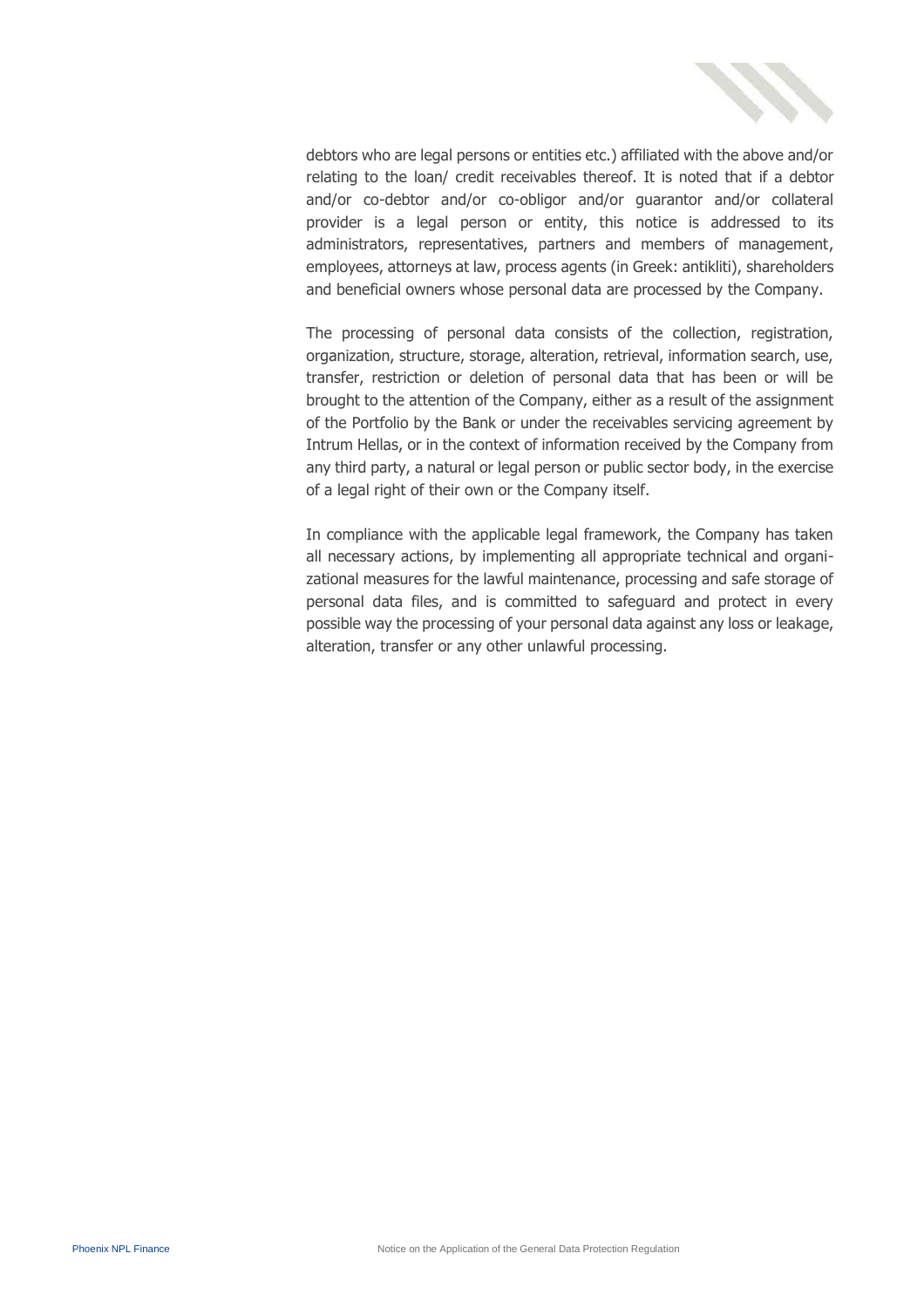

#### **A. Which personal data we process and where we collect them from**

The Company shall process your personal data, obtained either by virtue of the abovementioned portfolio assignment agreement with the Bank, or by virtue of the receivables servicing agreement with Intrum Hellas, and which are necessary to the proper performance of the abovementioned business transactions and your debts servicing.

- The Company shall also process your personal data which were received or brought to its attention by any third party, a natural or legal person or public sector body, and which are necessary either to achieve the Company's or any third party's legitimate interests, or to perform the Company's tasks which are, carried out in the public interest (e.g., tax and insurance bodies).
- Aiming at protecting commercial credit and transactions, assessing your credit rating and any assumed credit risks and limiting fraud, the Company has access to your data which may be included in the files kept by the societe anonyme under the company name BANK INFORMATION SYSTEMS S.A., and the distinctive title TIRESIAS S.A. and keeps the following records: a) Default Financial Obligation System (DFO) & Mortgages and Prenotations to Mortgages System (MPS); b) Tiresias Risk Control System (TSEK); c) Credit Consolidation System (CCS); d) Lost or stolen Identity Card and Passport System (IPS); e) Terminated Merchants System (TMS); f) Assigned Requirements from Contracts/Public Works Execution Certifications System; g) Credit Rating System. Access to these files is possible without your prior consent, if deemed necessary for the commencement or continuation of your business relations with the Company (e.g. assessment of any settling/ restructuring your debts request, credit limit review). Detailed information regarding the aforementioned files, the data they contain, their origin, their time of retention by Tiresias S.A. per file or as a whole, as well as the exercise of your rights against Tiresias S.A. pursuant to the new "GDPR" shall be provided directly by Tiresias S.A. (Controller), with registered head office in Marousi, 2 Alamanas Str., 15125 (tel. +30 210-36.76.700) or at [http://www.tiresias.gr.](http://www.tiresias.gr/)
- The Company may also process your data which it has collected from other third parties, such as publicly accessible sources (e.g., Land Regis- tries/ National Cadastre, Commercial Registries, Internet), provided that said data are necessary for the purposes of the processing.
- The Company, through Intrum Hellas, shall collect and process at least the following personal data: Full name, father's and mother's name, details of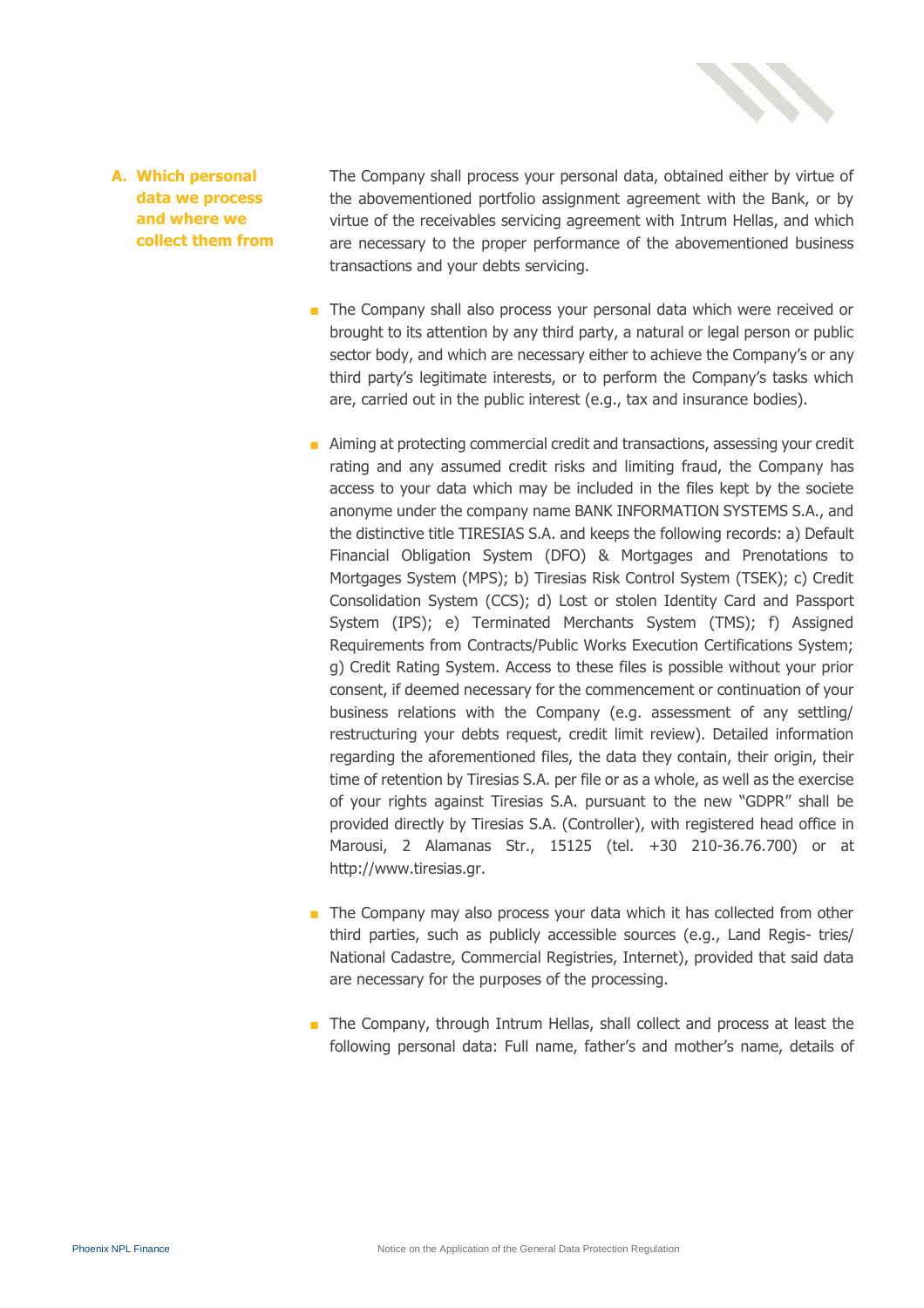

identity, card/passport or any other official identification document, date and place of birth, sex, citizenship, social security number (in Greek: AMKA), marital status or non/ partnership contract/widowhood, dependent family members, permanent address, place of residence, correspondence address, business details and business address, financial data (e.g. income tax assessment), tax residence, tax identification number, telephone number (fixed and/or mobile) and specimen of signature (physical or electronic). Where appropriate, you may be requested to submit additional details (e.g., professional card or student identity card), provided that these data are considered as prerequisite for the commencement or maintaining of a particular business relationship.

■ As part of the evaluation of your financial capacity with the purpose of settling/restructuring your debts, or/and the debts collection, the Company may collect and process additional data, through Intrum Hellas, including but not limited to the following: financial details (e.g., tax returns, income tax assessments, Unified Property Ownership Tax-ENFIA, sole proprietorship financial details) or other income sources, data concerning your creditworthiness, credit profiling and credit scoring data, as well as data concerning the failure to perform your financial obligations property asset valuation, data of the financed or mortgaged property, insurance policies (e.g., coverage against Fire/Earthquakes), data of the Record and Securities Account with the DSS of the ELKAT by HELEX, as well as additional information - as part of implementing the current rules on financial instruments markets.

The collection and processing of your aforementioned personal data by the Company is necessary for the initiation, execution and servicing of your debts.

The Company shall not process any personal data of yours which are related to your racial or ethnic origin, political opinions, religion or philosophical beliefs, trade union membership, genetic or biometric data, which confirm your identification as the data subject, and data concerning health or data concerning your sex life or sexual orientation, unless: a) you have given your explicit consent for a specific purpose; b) processing is necessary for the purposes of carrying out the obligations and exercising specific rights of yours or the Company's under social protection law, in accordance with applicable EU law or Member State law providing for appropriate safeguards in respect with your fundamental rights and interests; c) the data have been manifestly made public by you; d) processing is necessary for the establishment, exercise or defense of both your legal claims

### **B. Processing of special categories of personal data**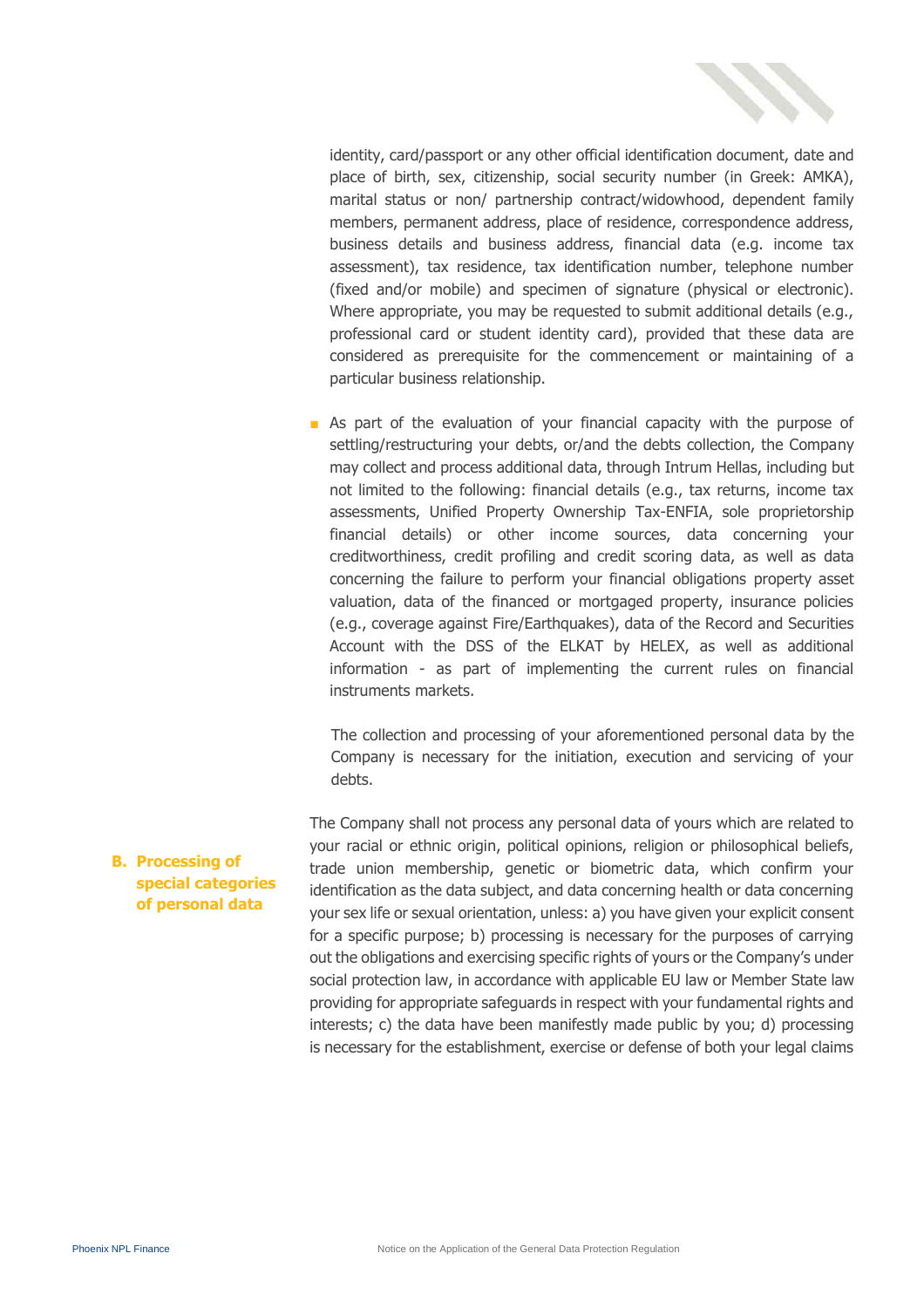

and the Company's, in its capacity as the Controller; e) processing is necessary for reasons of substantial public interest (investigation of any persecuted act under the laws on the prevention and control of money laundering and terrorist financing). In any case, the Company has taken all necessary technical and organizational measures to securely keep and process your personal data belonging to the special categories above.

The personal data of minors shall be processed subject to the prior consent of their parents or the persons who have undertaken their parental responsibility, unless otherwise specified by law. For the purposes hereof, minors are persons who have not attained the age of 18 years.

**C. Children related data**

The Company shall legally process personal data, provided that processing:

- Is necessary in order for the Company to comply with the legal obligations according to the Law no. 3156/2003.
- Is necessary for the servicing of your loan/credit receivables, which have been assigned to the Company and in which you are liable in your capacity as debtor or/and co-debtor, or/and guarantor or/and collateral provider, undertaken by Intrum Hellas.
- Is necessary in order for the Company to comply with any legal obligations or for the purposes of the legitimate interests pursued by the Company, which arise from your business transactions with the Company, or other legal rights of the Company.
- Is necessary for the performance of a task carried out in the public interest, in the context of the current legislative and regulatory framework.
- Is based on your prior explicit consent, if processing is not based on any of the aforementioned legal processing bases.

Where the processing of personal data is based on consent, you have the right to withdraw your consent, at any time without said withdrawal affecting the lawfulness of processing based on consent before its withdrawal. The withdrawal of your consent may be submitted at Intrum Hellas pursuant to the procedure specified in point K below.

The processing of your personal data is related to:

**D. Lawfulness of** 

# **processing**

**E. Withdrawal of consent**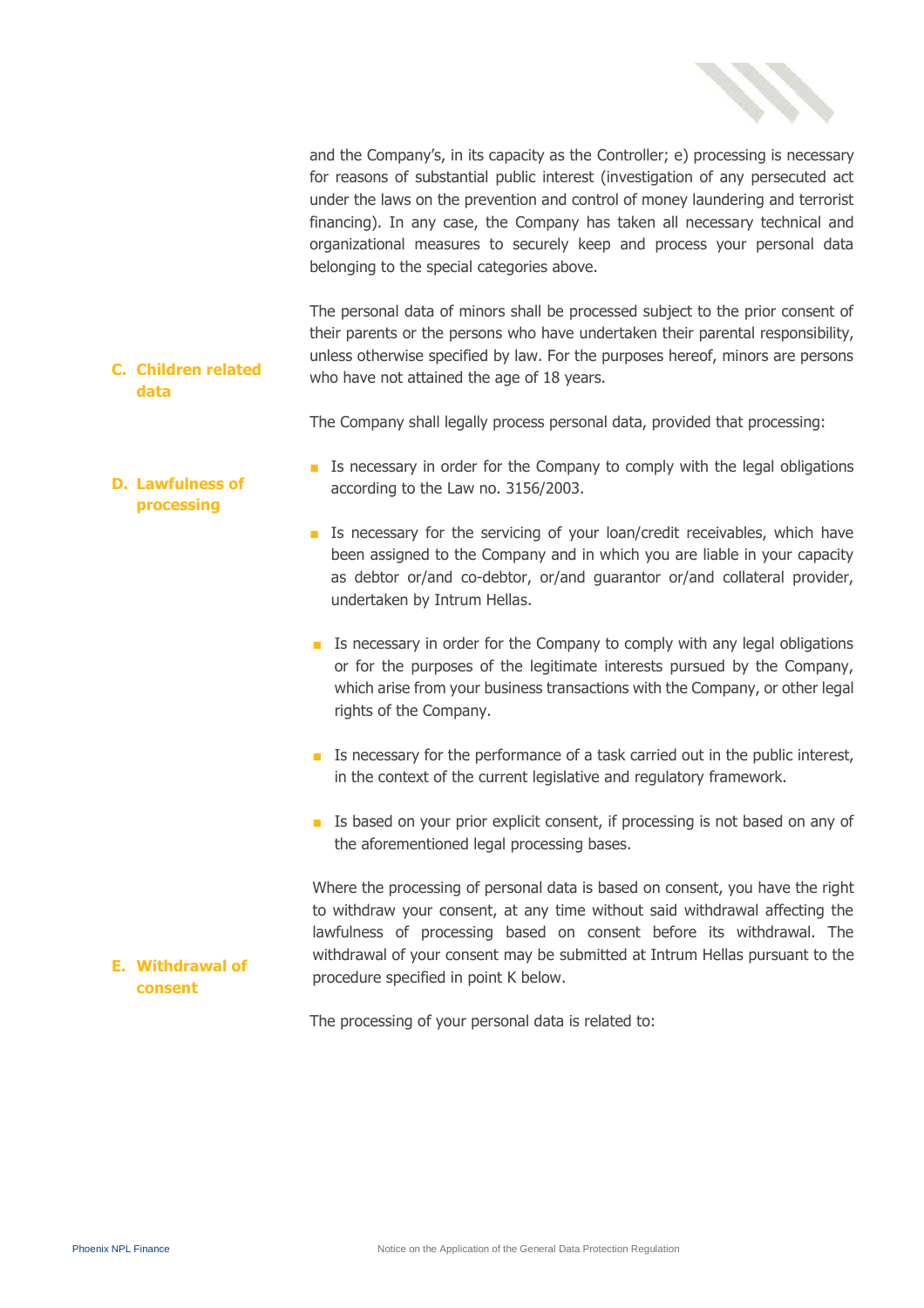

## ■ The servicing of your loan/credit receivables which have been assigned to the Company arising from the loan or credit agreement(s), in which you are liable in your capacity as debtor or/and co-debtor, or/and guarantor or/and collateral provider and/or to which you relate as a third party pursuant to the abovementioned undertaken by Intrum Hellas, the proper performance of any transactions within the Company's purpose, the achievement of the Company's obligations in its capacity as Controller, and the exercise of its legal and contractual rights.

- The conduct of any audits, as provided for by the current legislative and regulatory framework, transmission of your data related to your financial behavior, the assessment of your solvency and search for financial behavior data (e.g., from the interbanking records of TIRESIAS S.A.).
- The registration, recording and archiving of all types of your orders to the Company, which have been given in writing, by electronic means or by telephone, in order to conclude transactions and for the protection of transactions.
- The compliance with the Company's legal obligations according to the current legislative and regulatory framework (e.g., legislation on the prevention and control of money laundering and against terrorism, tax and social security provisions).
- The protection of the Company's legitimate interests in relation, among others, to the following: a) any legal claims of the Company which are raised before the competent judicial or extrajudicial / alternative dispute resolution bodies; b) the prevention of fraud and other criminal acts; c) the assessment and optimization of security procedures and IT systems; d) the management of the Company's operational and credit risks; e) physical security and the protection of persons and property (e.g., video surveillance)

The Company shall not make any decisions exclusively based on automated personal data processing procedures. However, it may legally make such decisions, including profiling, for monitoring purposes and for the prevention of fraud and tax evasion at your expense or at the expense of the Company or any third party (e.g., malicious software) , as well as if the processing is necessary for the conclusion or execution of an agreement (e.g., credit scoring, which shall be based on personal data received directly by you or after a search in the financial behavior database of TIRESIAS S.A., and which uses as criteria the subject's income, financial obligations, profession, and the compliance with its

#### **F. Purposes of processing**

## **G. Automated decision and profiling**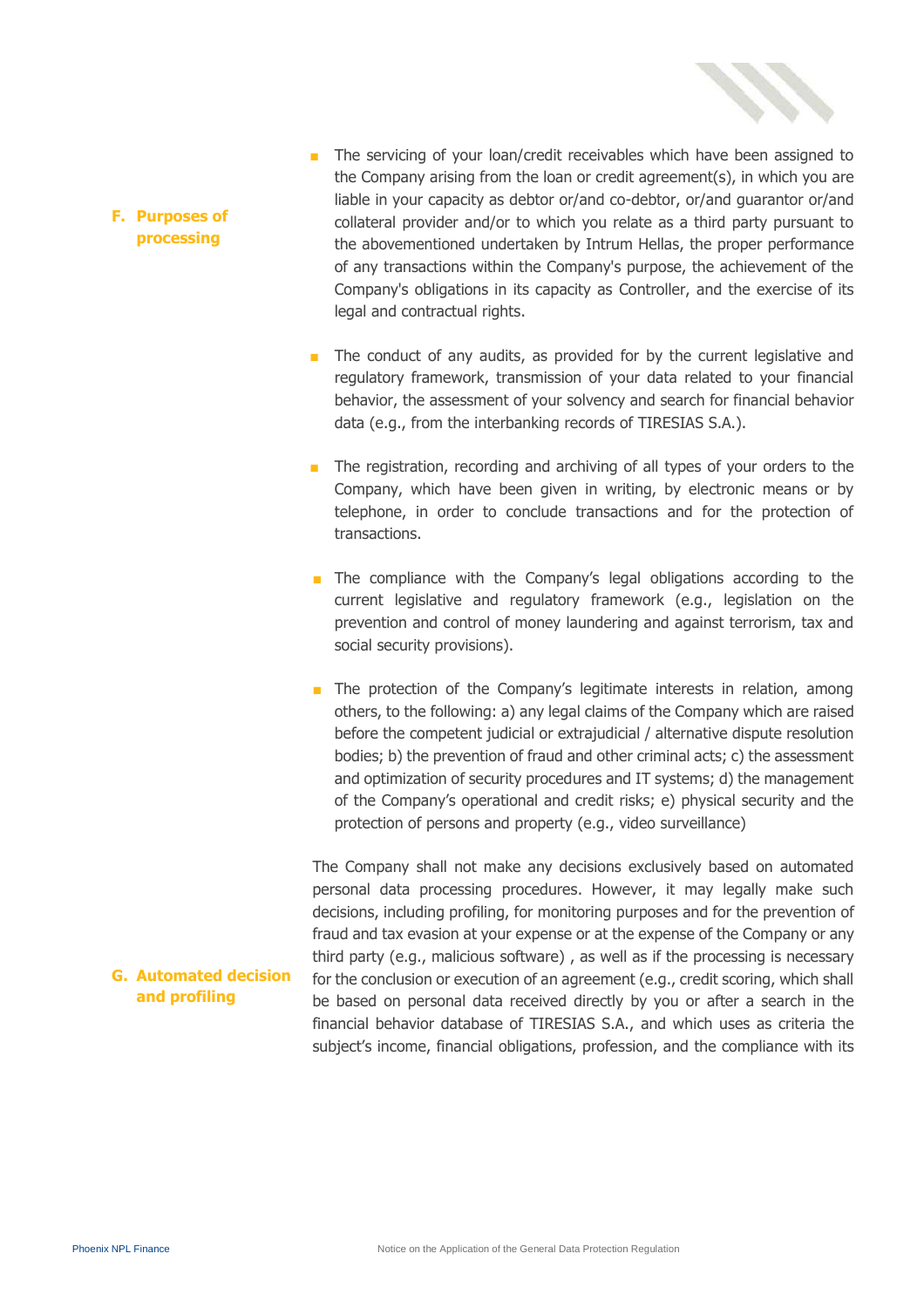

contractual obligations as part of the subject's previous financing, which the subject has received from the credit institution or any third creditor, in order to assess your credit rating and to grant you the respective financing).

The Company shall retain your personal data for as long as it is provided for in each case, pursuant to the current applicable legal and regulatory framework, and in any case for a period of seven (7) years after the last calendar day of the year when your obligations under the loan agreement have been fully discharged. In case any request on your cooperation with the Company is not accepted and the conclusion of the agreement is not completed, the data will be retained for a period of five (5) years. In case of litigation, any personal data related to you shall be retained by all means until the end of the litigation, even if the above period of seven (7) years has lapsed.

#### **H. Data retention period**

Access to your personal data shall be awarded to the Intrum Hellas's business and operational units' employees, within the range of their responsibilities, in the context of the proper performance and achievement of their contractual, statutory and regulatory obligations, as well as to respective statutory auditors.

The Company shall not transmit or disclose your personal data to third parties, except in case of:

**I. Who are the recipients of personal data** ■ Undertakings (domestic and foreign), to which the Company has partly or wholly assigned the processing of your personal data on its behalf, and which have assumed a confidentiality obligation towards the Company either (a) as part of the contractual relations between them, determining the subject, purpose, and duration of processing, the nature of personal data processed and the rights of the Company; or b) as part of their regulatory obligations to respect the principle of confidentiality, such as:

- i. Debtor information companies according to Law no. 3758/2009, as currently in force, which have been registered in the relevant registry, in order to further inform you, as Debtor, and to negotiate the time, method and other terms for the repayment of your overdue debt.
- ii. Payment service and payment processing companies/organizations (e.g. DIAS system, VISA, Mastercard).
- iii. Credit Institutions, Payment Institutions.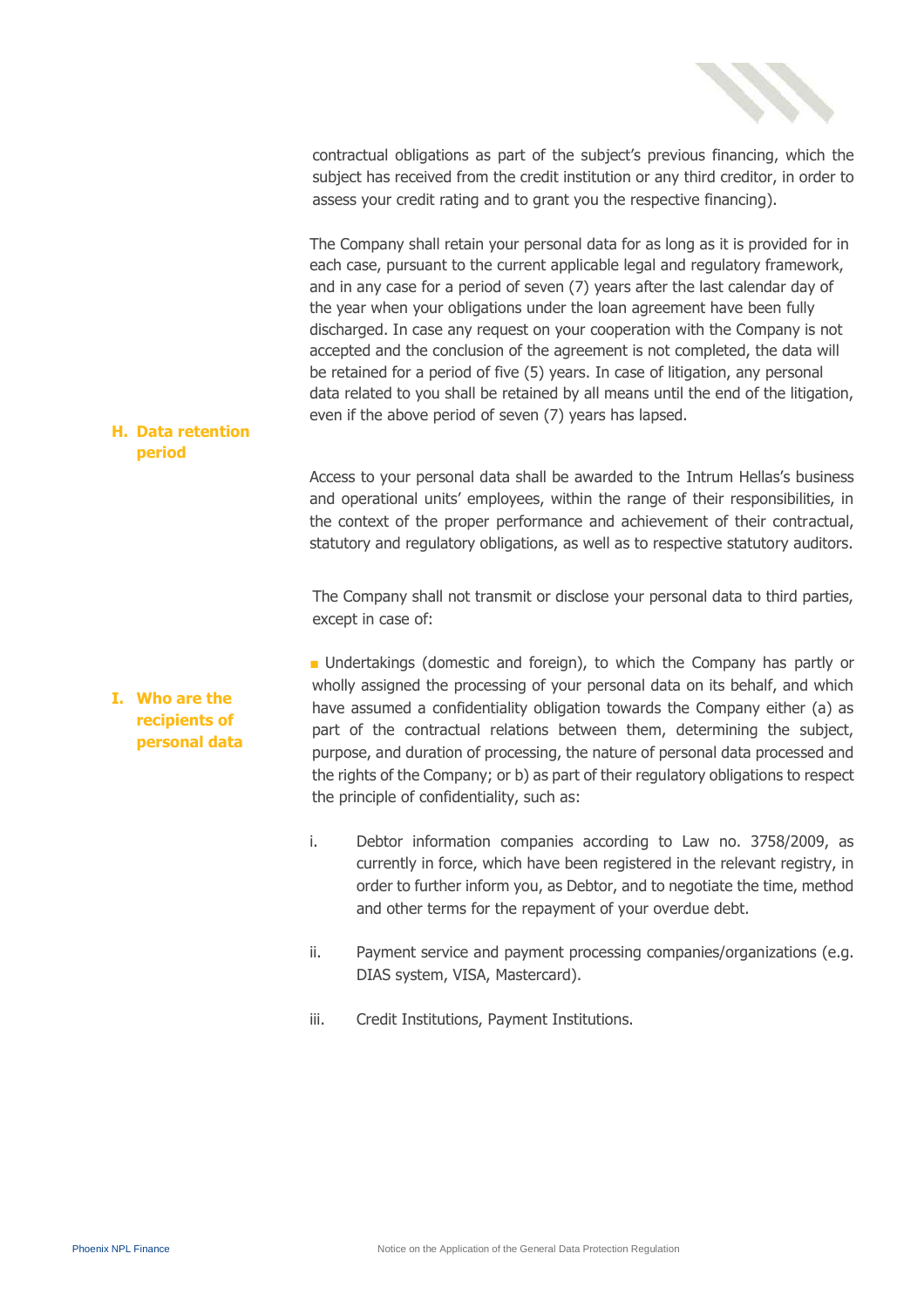

- iv. Associated undertakings, such as: Investment societes anonymes (AEPEYs), Mutual Fund Management Companies (AEDAKs), other financial organizations or bodies or any other Authorities (e.g., Central Securities Depository, Stock Exchanges, Capital Market Commission) in order to service your business relations regarding the provision of investment services.
- v. Loans and Credits Servicing Companies, according to the provisions of Law no. 4354/2015, as currently in force.
- vi. Transmission of data which is imperative for the institution of a business relationship or the execution of an agreement, or for the recovery of the claims in case of failure to comply with any obligations you assumed by means of an agreement you have concluded with the Company (e.g. transmission to cooperating lawyers, law firms and court bailiffs, notaries, engineers and evaluators, auditors and accountants, insurance companies).
- vii. Companies engaged in the digitization and management (storage, destruction) of physical files.
- viii. Companies issuing and dispatching statements
- ix. Companies engaged in the submission of property rights statements in regions which have been or shall be included in the National Cadastre.
- x. Logistics, processing, storage systems in cloud computing "Cloud" and website creation and management companies.

The Company has lawfully ensured that any processors acting on its behalf shall meet all requirements and provide sufficient assurance regarding the implementation of the appropriate technical and organizational measures, so that the processing of your personal data occurs in a way that the protection of your data is ensured.

- Undertakings/companies affiliated to the Company, within the meaning of Article 32 and Annex A of Law no. 4308/2014.
- TIRESIAS S.A. for the protection of credit, the consolidation of transactions and the restriction of fraud, as well as the estimation of the Customer's/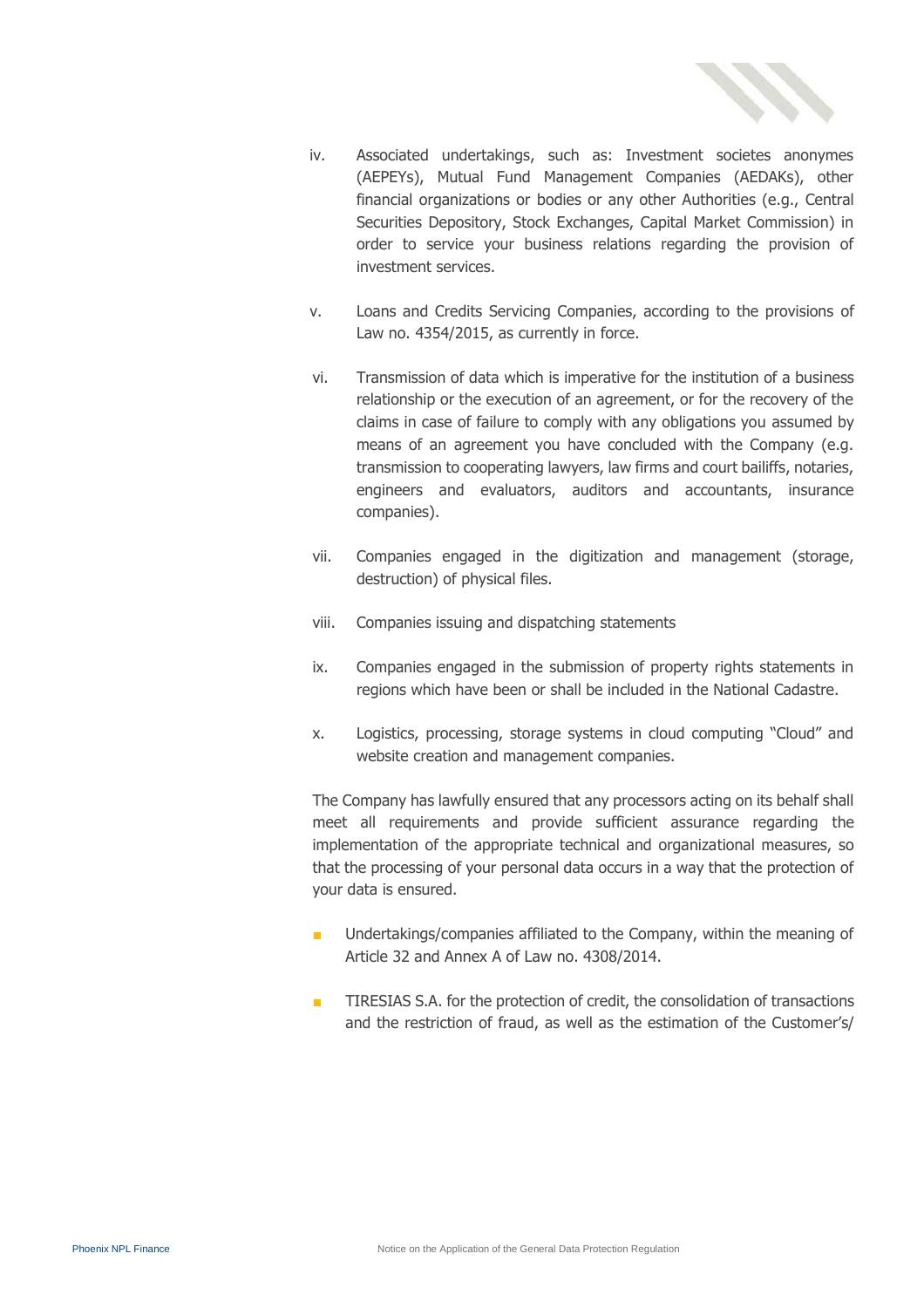

Debtor's creditworthiness regarding the servicing of the receivables.

- Any transmission or disclosure, as required by the current statutory, legal and regulatory framework in general or a court judgement (transmission to judicial authorities, tax authorities, supervisory bodies, intermediaries) in compliance with the provisions on banking secrecy.
- Judicial and Public authorities within the exercise of their duties.
- The Bank of Greece, the other national central Banks of the Eurosystem and the European Central Bank or any other supervisory or audit bodies within their legal duties.

The Company shall not directly transmit your personal data to third countries or international organizations, unless said transmission is required pursuant to the current regulatory or legislative framework. By way of illustration and through the respective national authorities, the Company may transmit your personal data within the scope of the legislation on the Common Reference Model which was developed by the Organization for Economic Cooperation and Development (OECD), or pursuant to the act on tax compliance of foreign accounts by US citizens or US residents holding foreign accounts (FATCA - Foreign Account Tax Compliance Act).

As personal data subject, you have the following rights:

**J. Data subject rights** i. Right of access to the personal data concerning you, provided that they are being processed by the Company, in its capacity as the controller, to the purposes of said processing, the categories of data and the recipients or categories of recipients (Article 15 GDPR).

> ii. Right to rectify inaccurate data and complete incomplete data (Article 16 GDPR).

> iii. Right to erase your personal data subject to the Company's obligations and legal rights to retain them, pursuant to the current applicable laws and regulations (Article 17 GDPR).

> iv. Right to restrict the processing of your personal data if either the accuracy of said data is contested or the processing is unlawful, or the purpose of the processing was eliminated and provided that there is no legitimate reason to retain them (Article 18 GDPR).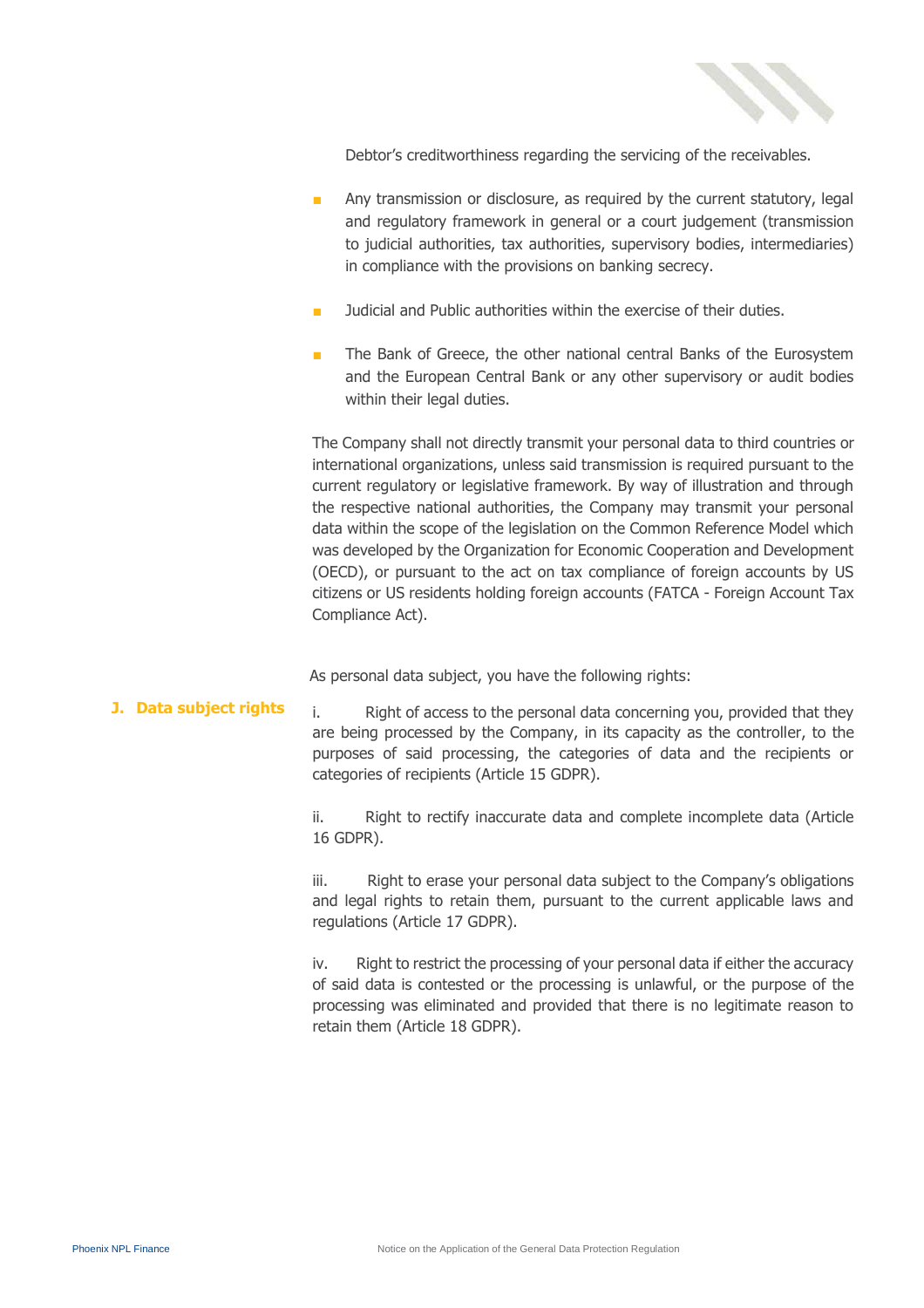

v. Right to the portability of your personal data to another controller, provided that the processing is based on your consent and is carried out by automated means. This right shall be exercised subject to the Company's legal rights and obligations to retain the data and to perform a task which is carried out in the public interest (Article 20 GDPR).

vi. Right to object on grounds relating to your particular situation, in case your personal data is processed to perform a task carried out for reasons of public interest or in the exercise of official authority vested in the Company or for the purpose of legitimate interests which are pursued by the Company or any third party.

**K. How to exercise your rights and submit complaints** All requests regarding your personal data and the exercise of your rights, including the right to withdraw your consent where applicable, shall be dispatched in writing to Intrum Hellas and shall be sent to DPOIntrumHellas@gr.intrum.com. The respective Privacy Policy of Intrum Hellas and the DPO contact details may be found on https://www.intrum.gr/el/customer/regulatory-framework/dataprivacy/privacy-policy/ A special form for the exercise of your rights is available on [https://www.intrum.gr/el/customer/regulatory-framework/data](https://www.intrum.gr/el/customer/regulatory-framework/data-privacy/gdpr-rights-form/)[privacy/gdpr-rights-form/](https://www.intrum.gr/el/customer/regulatory-framework/data-privacy/gdpr-rights-form/)

> Any refusal of the Company or any unjustified delay in responding to your requests following the exercise of your rights, shall give you the right to recourse to the Hellenic Data Protection Authority as the competent supervisor for the application of the GDPR.

> In any case, you reserve the right to submit a complaint to the competent supervisory authority, if you consider that your personal data processing infringes the current applicable legislation. For more information please visit [www.dpa.gr.](http://www.dpa.gr/)

> Please be advised that the Company uses "cookies" on its website in order to improve your online experience.

> Based on the respective applicable policy on data protection and in the context of the current legislative and regulatory framework, the Company may review or amend this update, which shall always be up to date and available on the Intrum Hellas's website, in the section Useful Information> General Data Protection Regulation (GDPR).